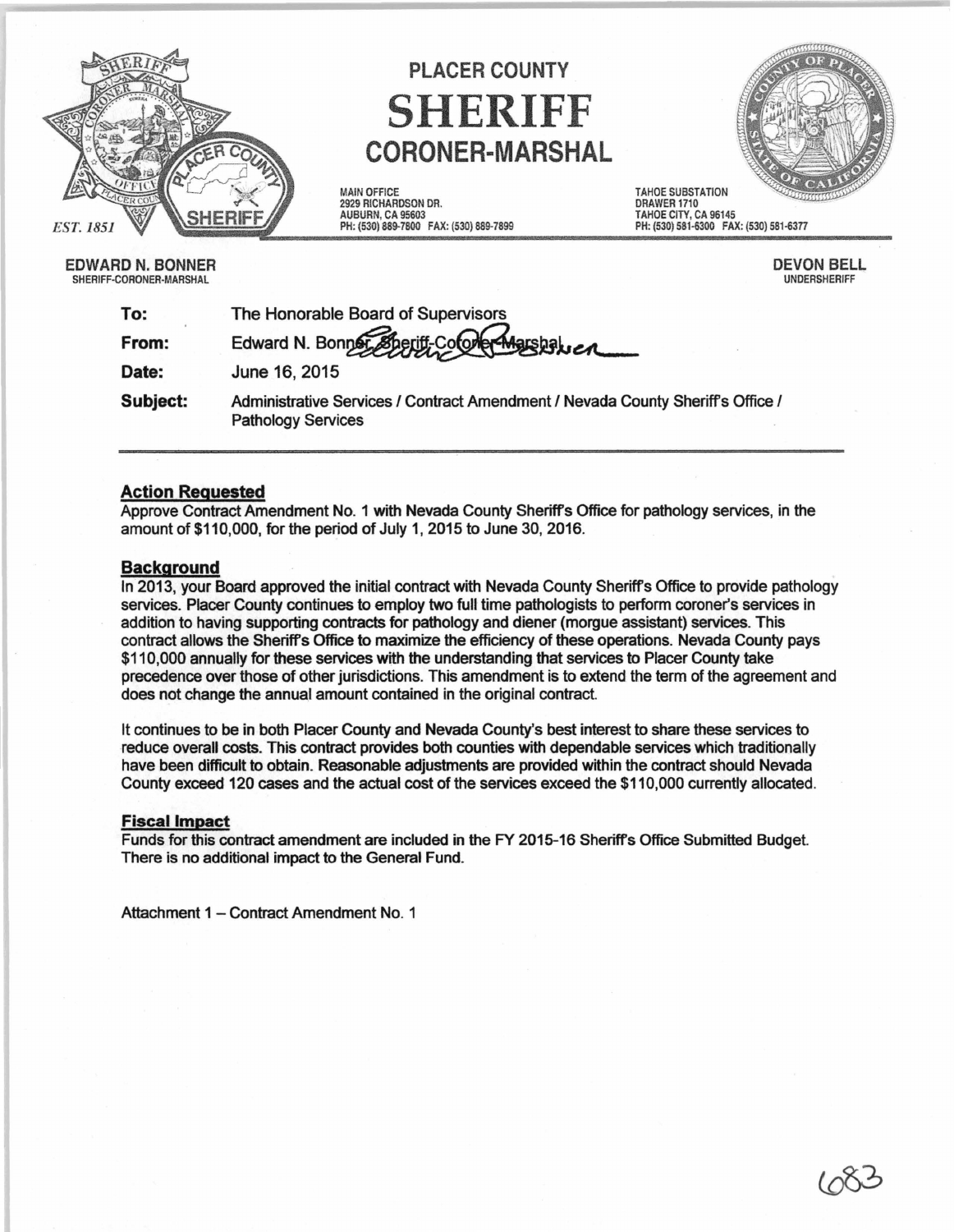COPY

## **AMENDMENT 1 TO THE PATHOLOGY SERVICES TO NEVADA COUNY AGREEMENT**

This Amendment No. 1 (the "Amendment") by and between Placer County Sheriff's Office and Nevada County Sheriff's Office is entered into on July 1, 2015 (the "Effective Date").

WHEREAS, the parties have previously entered into a Pathology Services Agreement (the "Agreement") dated July **1,** 2013 for pathology services.

WHEREAS, the parties desire to amend the Agreement as follows:

#### **1) Option to Renew**

The parties hereby agree to take advantage of the option to renew the agreement for one year from July 1, 2015 to June 30, 2016 as outlined in Section 9 of the original agreement.

#### **2) Other Terms and Conditions**

All other terms and conditions set forth in the Agreement shall remain unchanged and in full force and effect.

**3) Signatures** 

COUNTY OF NEVADA

 $\mathbf{By:}$ 

Chairperson, Board of Supervisors

ATTEST:

By: \_\_\_\_\_\_\_\_\_\_\_ \_

Clerk of the Board

COUNTY OF PLACER  $\mathbf{B} \mathbf{y}$ :

Chair, Board of Supervisors

Date:

Date:

Date: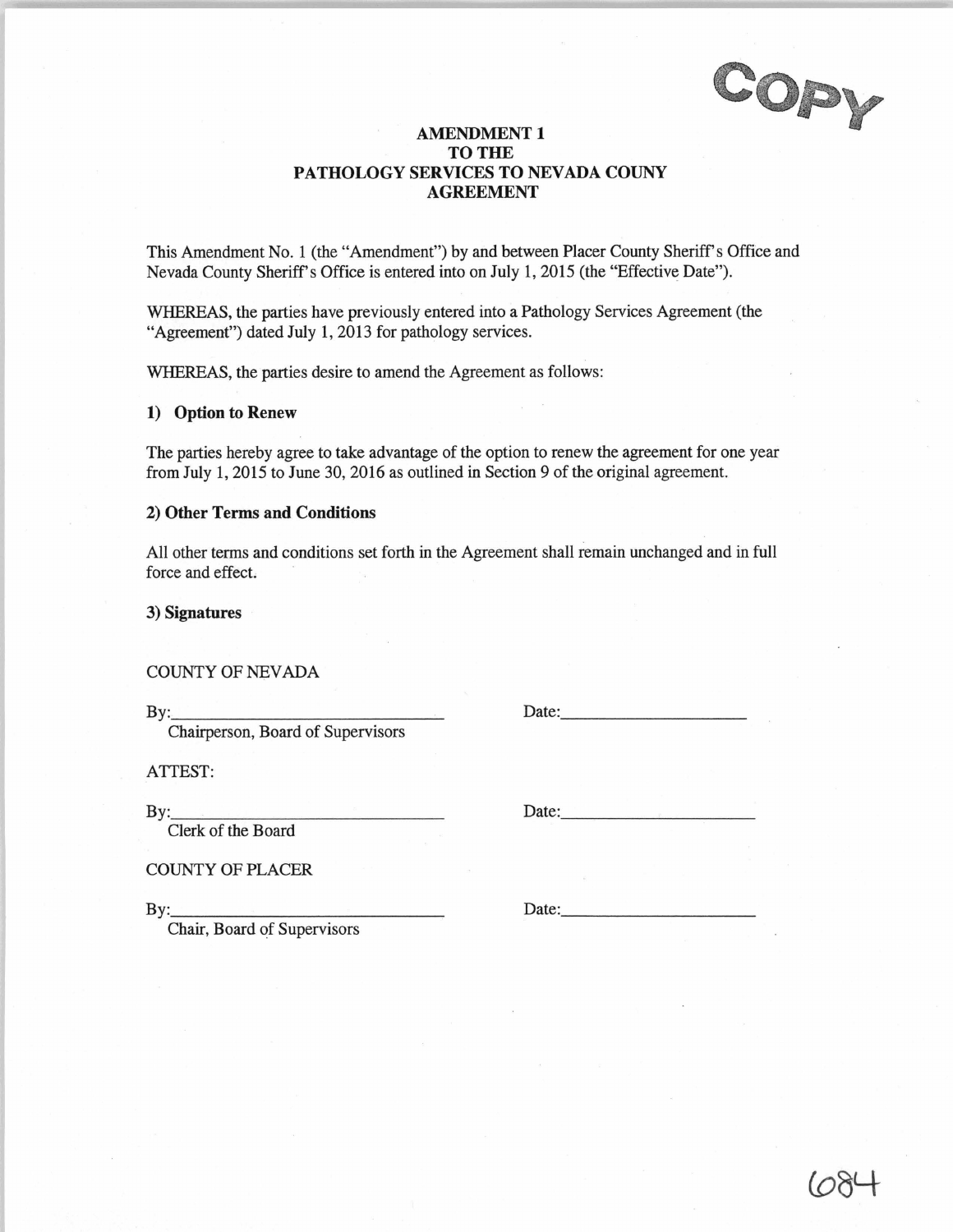ATTEST:

| By:                                                                                                                                                   | Date: |  |
|-------------------------------------------------------------------------------------------------------------------------------------------------------|-------|--|
| Clerk of the Board                                                                                                                                    |       |  |
| <b>APPROVED AS TO FORM:</b><br><b>COUNTY COUNSEL</b>                                                                                                  |       |  |
| By:<br><u> 1990 - Andrea Stationen, markingar eta erroman eta erroman erroman ez erroman ez erroman ez erroman ez ez ez </u><br>Nevada County Counsel | Date: |  |
| By:                                                                                                                                                   | Date  |  |

Placer County Counsel